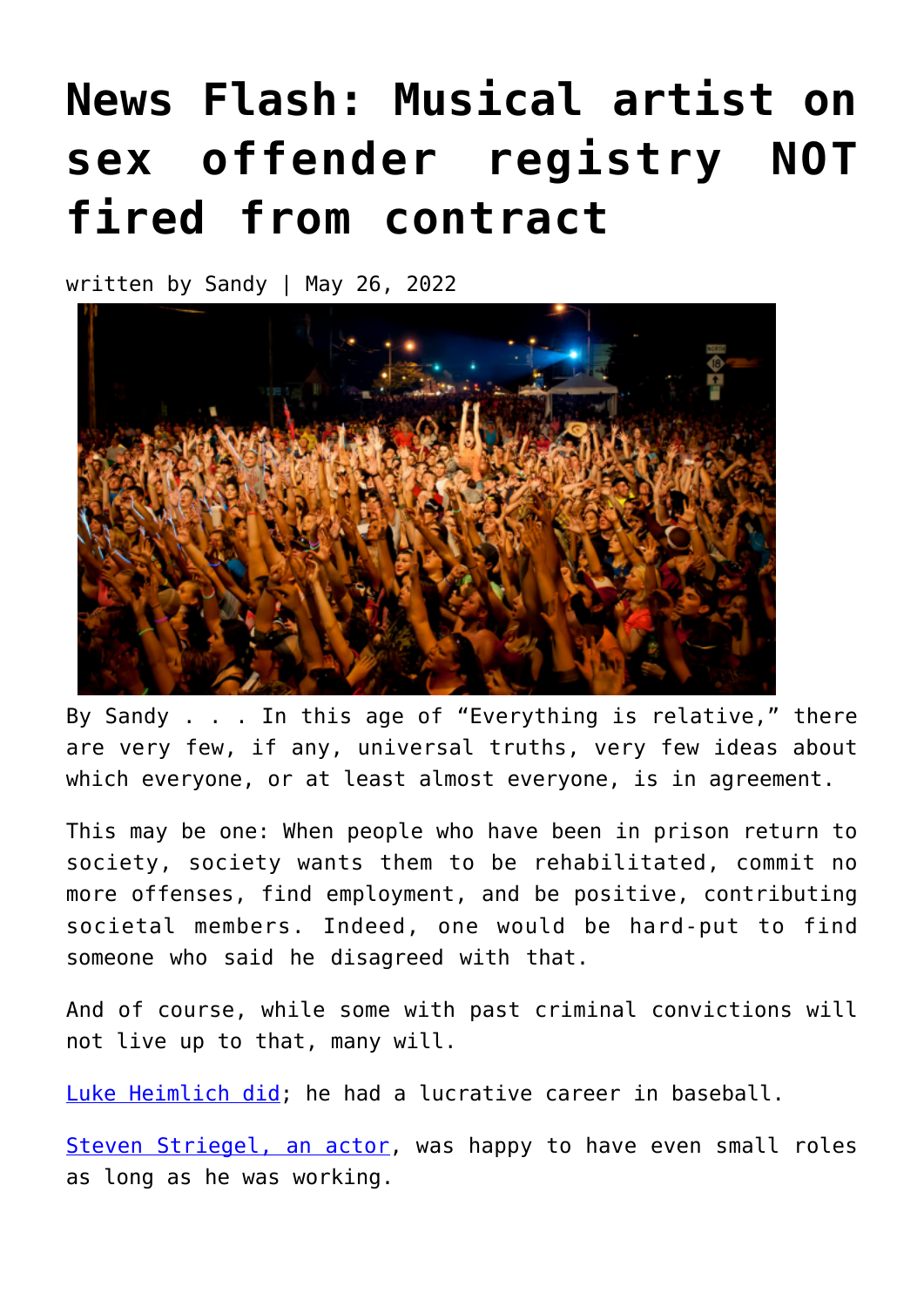[Bruce Habowski is an accomplished artist](https://narsol.org/2019/03/destroyed-lives/) whose work hung proudly in the University of Maine's art gallery.

And Artimus Pyle, a musician of long standing, has. Once with the band Lynyrd Skynyrd, he has had his own band since 2013, the Artimus Pyle band, and according to venue organizers averages eighteen concerts a year.

Most recently the band is booked to headline one of the nights of the popular Historic Morganton Festival held in September each year in Morganton, North Carolina. However, a petition has been created to remove Mr. Pyle from the program.

In 1993 Artimus Pyle was placed on the sex offender registry in Florida after a no-contest plea conviction for attempted sexual battery, charges that he denies. The discovery of Pyle's name on the registry prompted the petition, initiated by someone who withholds his name but is identified only as "Concerned Citizen."

[According to statements made by Mr. Pyle to WSOC-TV,](https://www.wsoctv.com/news/local/petition-started-ban-musician-registered-sex-offender-headlining-burke-co-festival/GICO4UKDYNB47KU2YEBXH3LQL4/) he has lost jobs before due to his inclusion on the registry.

If Morganton holds fast to their current status, he won't lose this one.

Unlike Luke, whose career was destroyed, unlike Steven whose scenes were cut and career ground to a halt, unlike Bruce whose art was pulled from the gallery, Artimus has, at least for now, found a champion.

The board of directors for the festival said that he had been completely open with them about his past. [In announcing their](https://www.fox46.com/news/u-s/north-carolina/burke-county/historic-morganton-festival-to-move-forward-with-hiring-artimus-pyle-band-despite-musicians-sex-offender-status/) [decision to](https://www.fox46.com/news/u-s/north-carolina/burke-county/historic-morganton-festival-to-move-forward-with-hiring-artimus-pyle-band-despite-musicians-sex-offender-status/) keep the Artimus Pyle Band in their festival lineup, they said, "It is significant that many of the concerts, which the Artimus Pyle Band has performed in recent years, have been in public venues such as auditoriums or outdoor stages, all without inappropriate incidents."